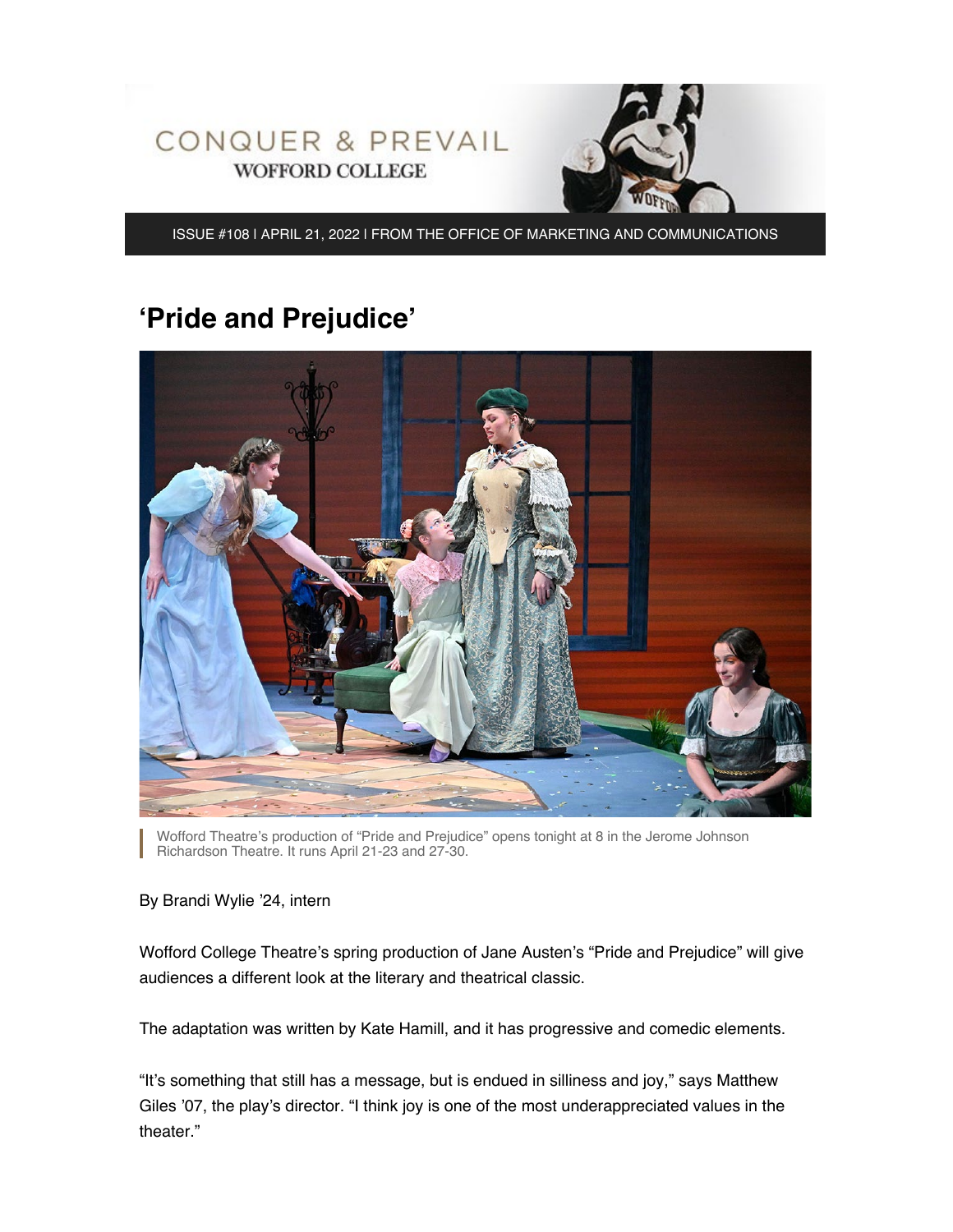Performances are scheduled for 8 p.m., April 21-23 and 27-30 in the Jerome Johnson Richardson Theatre. Tickets are \$5 for students, \$10 for Wofford employees and \$12 for the general public. To purchase tickets, or for additional information, visit **[wofford.edu/boxoffice](https://www.wofford.edu/academics/majors-and-programs/theatre/box-office)**.

Twenty-five students are involved with the production. They're from various majors, backgrounds and theatre experiences.

### **[READ MORE](https://www.wofford.edu/about/news/news-archives/2022/pride-and-prejudice)**

### **Happy medium**



Andrew White '22 has been part of a research project to create a 3D quality assurance simulation for radiation therapy.

#### By Robert W. Dalton

Andrew White '22 set his sights on a medical career at an early age. He also enjoyed physics and exploring the world around him.

Picking one over the other was going to be difficult. When he arrived at Wofford College, White learned that he didn't have to choose between the two.

"I was always interested in medicine because of my experience," says White, a physics major from Clover, South Carolina. "It wasn't until my first class here that I realized there's a happy medium between medicine and physics."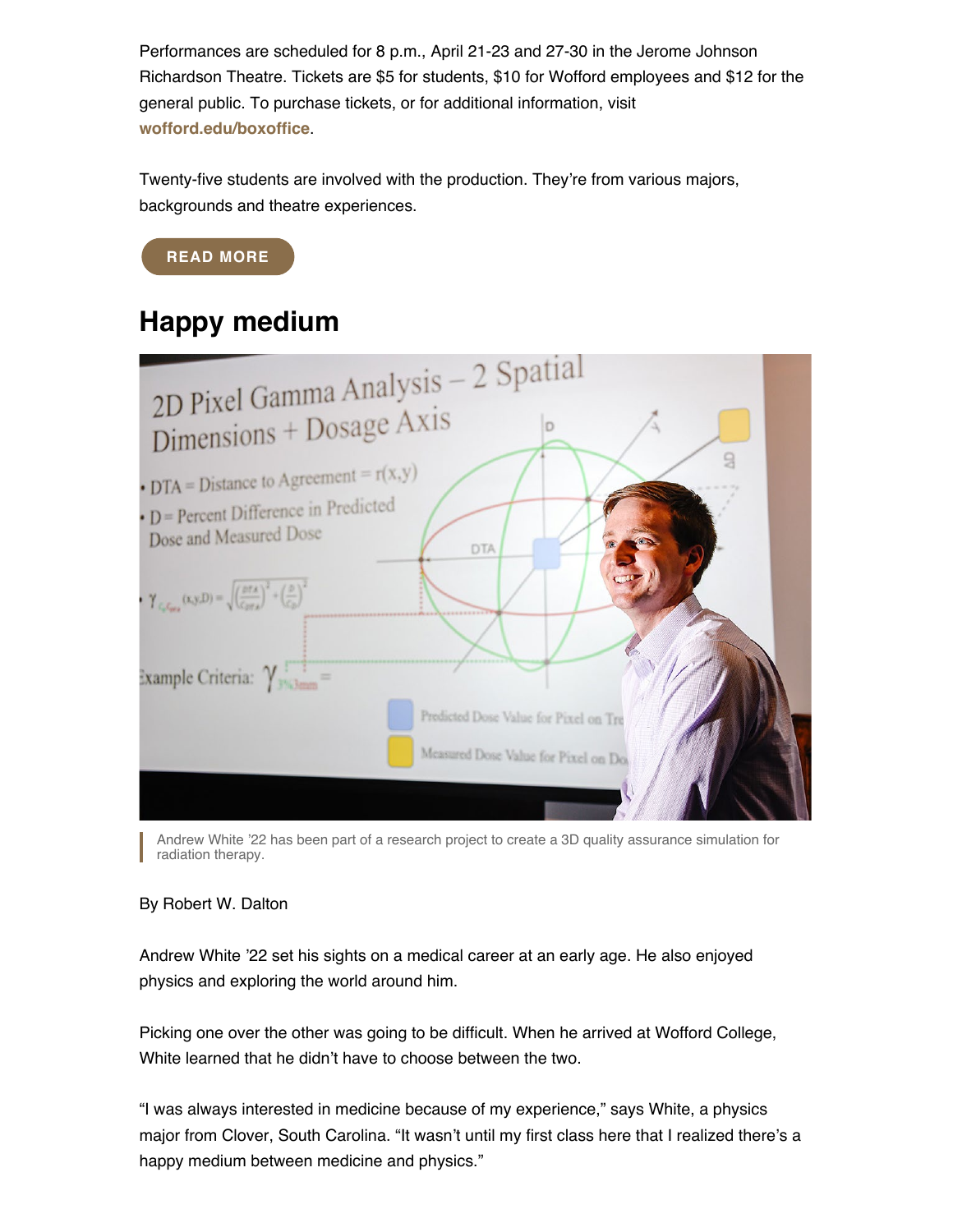His "experience" was a bout with cancer during his first year of high school when he was diagnosed with nodular lymphocyte-predominant Hodgkin lymphoma, a rare form of the disease. He underwent chemotherapy and has been cancer free since 2014.

This past summer, White was selected for an American Association of Physicists in Medicine fellowship. The AAPM picks 10-15 students annually for fellowships. White was matched with Duke University based on his interest in projects underway.

**[READ MORE](https://www.wofford.edu/about/news/news-archives/2022/happy-medium)**



### **Reducing, reusing waste**

Heyward McPhail '23 and Mac Gavin '24 are interning in Wofford College's facilities department. Their work is supporting the college's efforts to be more environmentally sustainable.

Mac Gavin '24 and Heyward McPhail '23 are gaining special insight into the Wofford College campus by sorting through the trash.

Gavin and McPhail are interning with the college's facilities department. They're getting a sense of what buildings and residence halls have robust recycling efforts while paying closer attention to where recycling and trash collection receptacles are located and how each is labeled. The work is supporting campus initiatives to make the college more environmentally sustainable.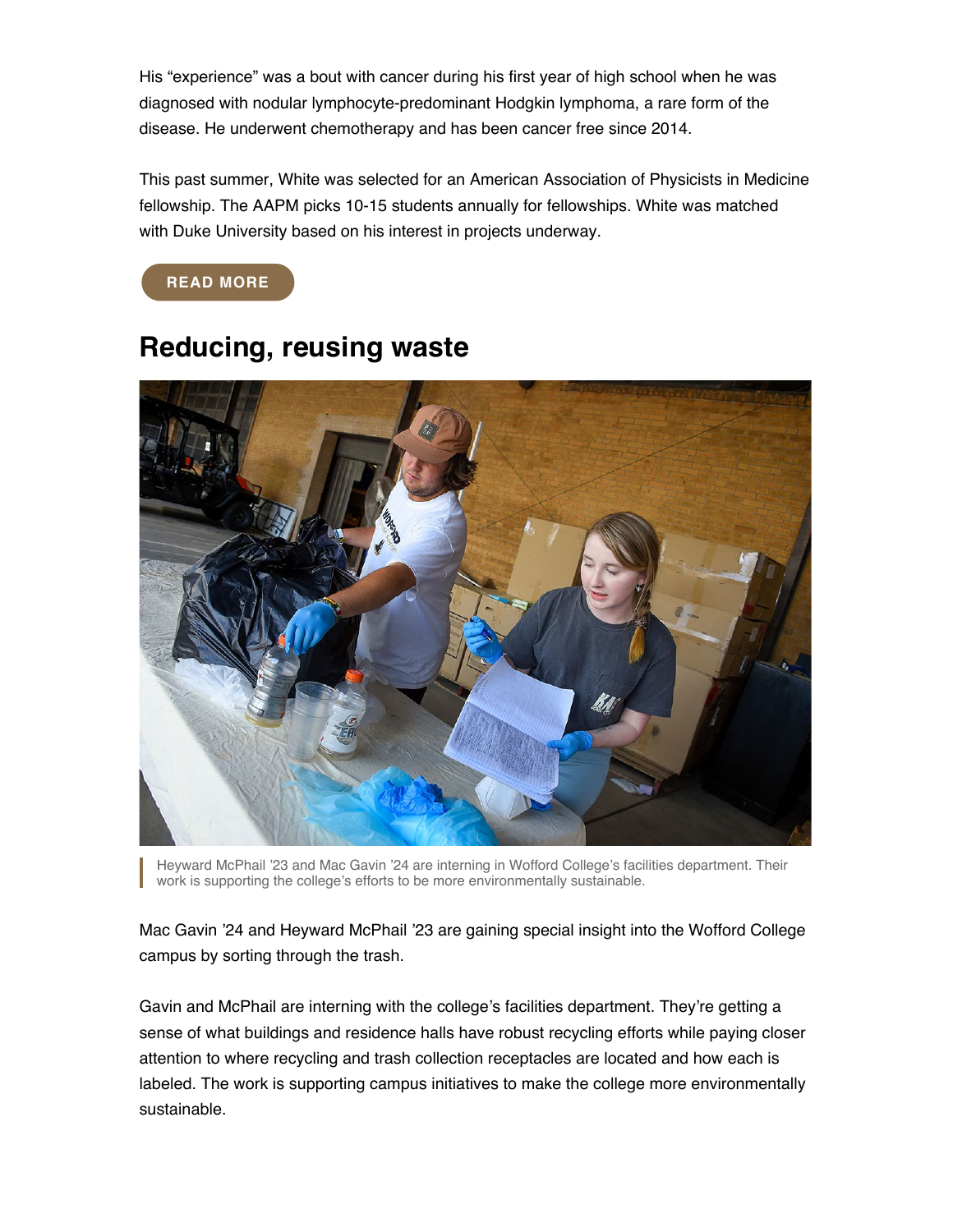"The work we're doing here is groundwork for a solution," says McPhail, an environmental studies major from Spartanburg. "How do we start chipping away at this issue and build upon it."

Wofford recently completed the Campus Race to Zero Waste competition organized by the National Wildlife Federation. The contest had 116 colleges and universities participating, and Wofford finished No. 8 overall in the Food Organics Analysis. The college is No. 1 in the category based on the size of the campus community and among the four institutions from South Carolina competing. Wofford is No. 28 overall in the Per Capita Classic and No. 9 based on the campus' size. It's second in the state in the Per Capita Classic. Final reports for the competition will be posted later this month.

#### **[READ MORE](https://www.wofford.edu/about/news/news-archives/2022/reducing-reusing-waste)**



# **Cadets participate in joint field training exercise**

The college's Army ROTC cadets spent part of their spring break participating in a joint field training exercise with cadets from Clemson and Furman universities at Fort Jackson in Columbia, South Carolina. By conducting squad- and platoon-level operations with more than 100 cadets from other Army ROTC programs, they have completed their culminating training event of the academic year and are prepared to attend Advanced Camp this summer at Fort Knox, Kentucky.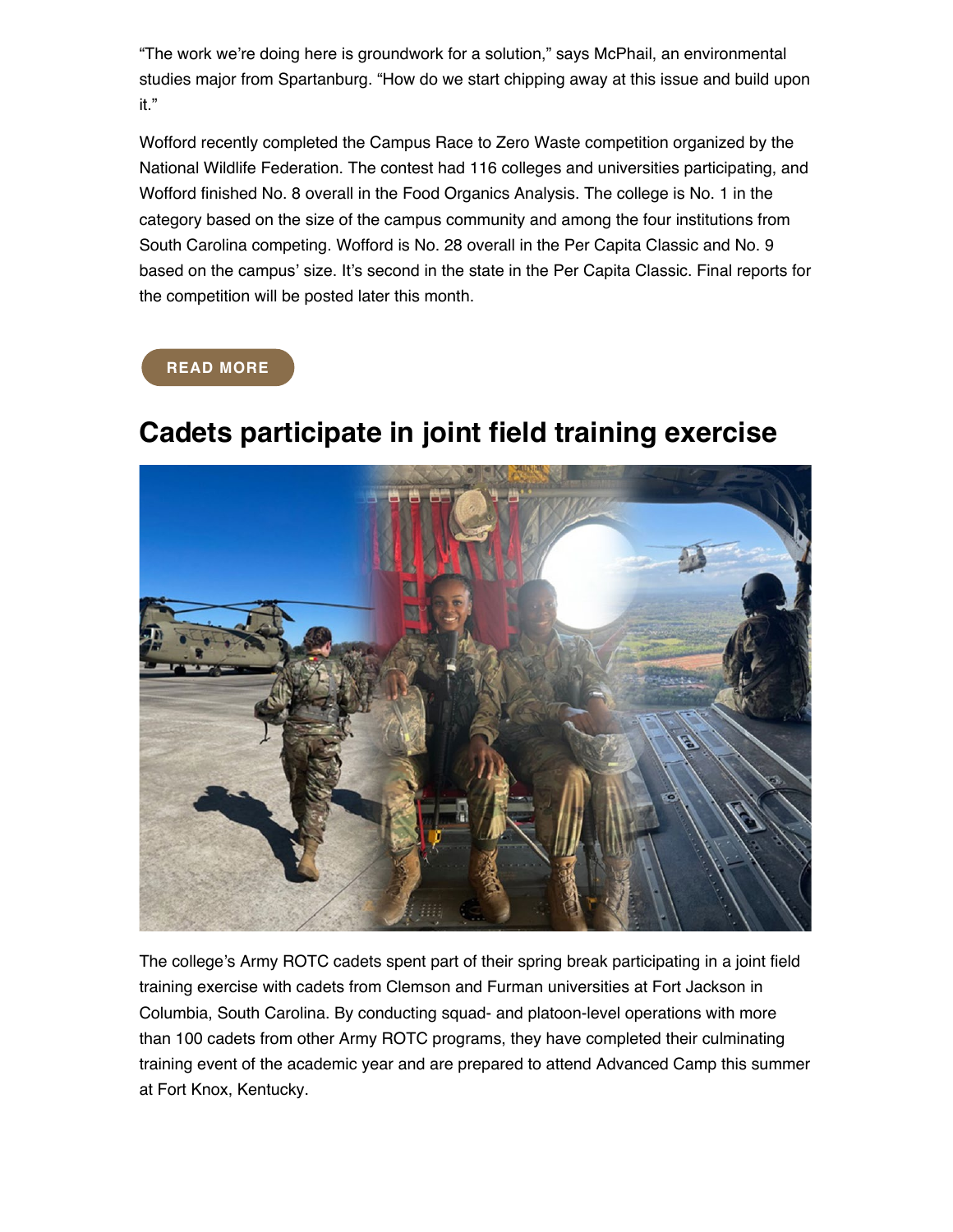The cadets flew on a South Carolina Army National Guard CH-47 Chinook helicopter from Greenville's Donaldson Center to reach Fort Jackson. Wofford's Chardonnay Durrah '23, a government major from Roebuck, South Carolina, and McKenzie Norman '23, a government major from Spartanburg, (pictured) were among the 50 Southern Guards Battalion cadets who attended.

## **Asian American and Pacific Islander Heritage Month**

The college has two remaining events for Asian American and Pacific Islander Heritage Month. Dr. Rosalind Chou, associate professor of sociology at Georgia State University, will present "The State of Asian America" at 3 p.m. Friday in McMillan Theater. She will draw from her research on the myth of the Model Minority, Asian-American sexual politics, and Asian-American college students to discuss contemporary issues in the Asian-American community.

Dr. Kevin DeLapp, Dr. Harold E. Fleming Chair of Philosophy and Department of Religion and Philosophy hair at Converse University, will discuss "Confucius and Western Modernity" at 6 p.m. Monday, April 25, in Olin 213. The presentation will recognize the West's intellectual debts to Confucius and offer several cautionary tales about Western appropriations of Confucianism.

# **Virtual lecture on ecofacism**

Dr. April Anson, assistant professor of public humanities at San Diego State University, will present "Public Lands, the Sacred, and the Suffocating Archive of American Ecofascism" at 7 p.m. on Tuesday, April 26, via Zoom. **[Register here](https://wofford.zoom.us/webinar/register/WN_L4tMTqKWQZqwX7gXuE4DjA)**. She will define ecofacism and offer insight about its ideology.